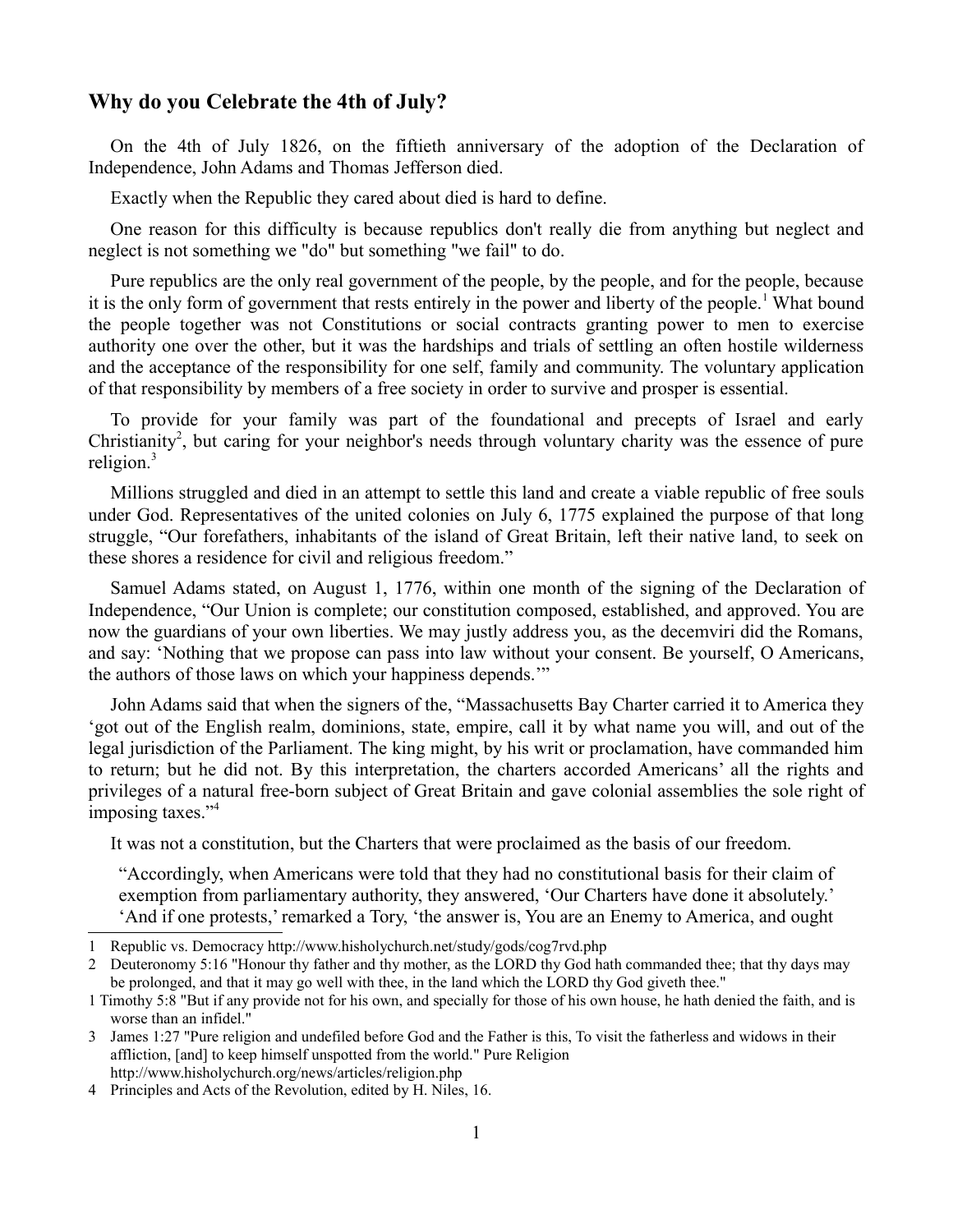to have your brains beat out.'<sup>[5](#page-1-0)</sup>"

In truth the Charters did little more than establish an opportunity to be free. It was the resolution and diligence of the Christian character in the minds and hearts of the people that established liberty for the people and by the people. It is that history of individual sacrifice that earned freedom.

George Washington, in his General Order of July 9, 1776, speaks of rights and liberties already possessed, when he said, "The General hopes and trusts that every officer and man will endeavor so to live, and act, as becomes a Christian Soldier defending the dearest Rights and Liberties of his country."

One definitions for the word "republic" is, "A commonwealth; that form of government in which the administration of affairs is open to all the citizens. In another sense, it signifies the state, independently of its government."<sup>[7](#page-1-2)</sup> But Americans are not very independent of their government anymore and with that simple realization an answer to the question most people are afraid to ask is provided.

Madison clarified the status of the government then with the description of "a Republic with federal form." "It is of great importance in a republic not only to guard the society against the oppression of its rulers, but to guard one part of society against the injustice of the other part. Different classes of citizens. If a majority be united by common interest, the rights of the minority will be insecure. In a free government the security for civil rights must be the same as that for religious rights."[8](#page-1-3)

If the common interest of the individuals of society is their personal security over that of their neighbor then righteousness is no more and justice will die. It is the tiny tyranny locked in every beating heart of society that collectively gives rise to despots turning the noble hopes of governments into beasts.

In a pure republic or free society you only give up what you actually choose to contribute to society, but maintain your right to choose to do so. "Freedom is the Right to Choose, the Right to create for oneself the alternatives of Choice. Without the possibility of Choice, and the exercise of Choice, a man is not a man but a member, an instrument, a thing."<sup>[9](#page-1-4)</sup>

It has been the willingness of the people to take away their neighbor's right to choose how and when to contribute to the welfare of society that has diminished freedom. It is the willingness to devour the sweat, blood, and fruits of their neighbors for personal welfare that has snared men again into a society of servants and slaves.<sup>[10](#page-1-5)</sup>

Madison warned us when he wrote, "I believe there are more instances of the abridgment of the freedom of the people by gradual and silent encroachment of those powers than by violent and sudden usurpations."<sup>[11](#page-1-6)</sup>

Rights of an American citizen was once described as "People of a state are entitled to all rights which formerly belonged to the king by his prerogative."<sup>[12](#page-1-7)</sup> "In one sense, the term 'sovereign' has for its correlative 'subject.' In this sense, the term can receive no application; for it has no object in the [Original] Constitution of the United States. Under that Constitution there are citizens, but no

<span id="page-1-0"></span><sup>5</sup> Pennsylvania Journal and Weekly Advertiser, September 4, 1766, Supplement.

<span id="page-1-1"></span><sup>6</sup> Origins of the American Revolution by John C. Miller, page 174-175.

<span id="page-1-2"></span><sup>7</sup> Republic. Black's Dictionary 3rd Ed. p1536.

<span id="page-1-3"></span><sup>8</sup> Federalist LI.

<span id="page-1-4"></span><sup>9</sup> Archibald MacLeish.

<span id="page-1-5"></span><sup>10</sup> Employ vs. Enslave http://www.hisholychurch.net/study/gods/cog4eve.php

<span id="page-1-6"></span><sup>11</sup> James Madison.

<span id="page-1-7"></span><sup>12</sup> Lansing vs Smith 21 D. 89...4 Wendell 9, 20 (1829)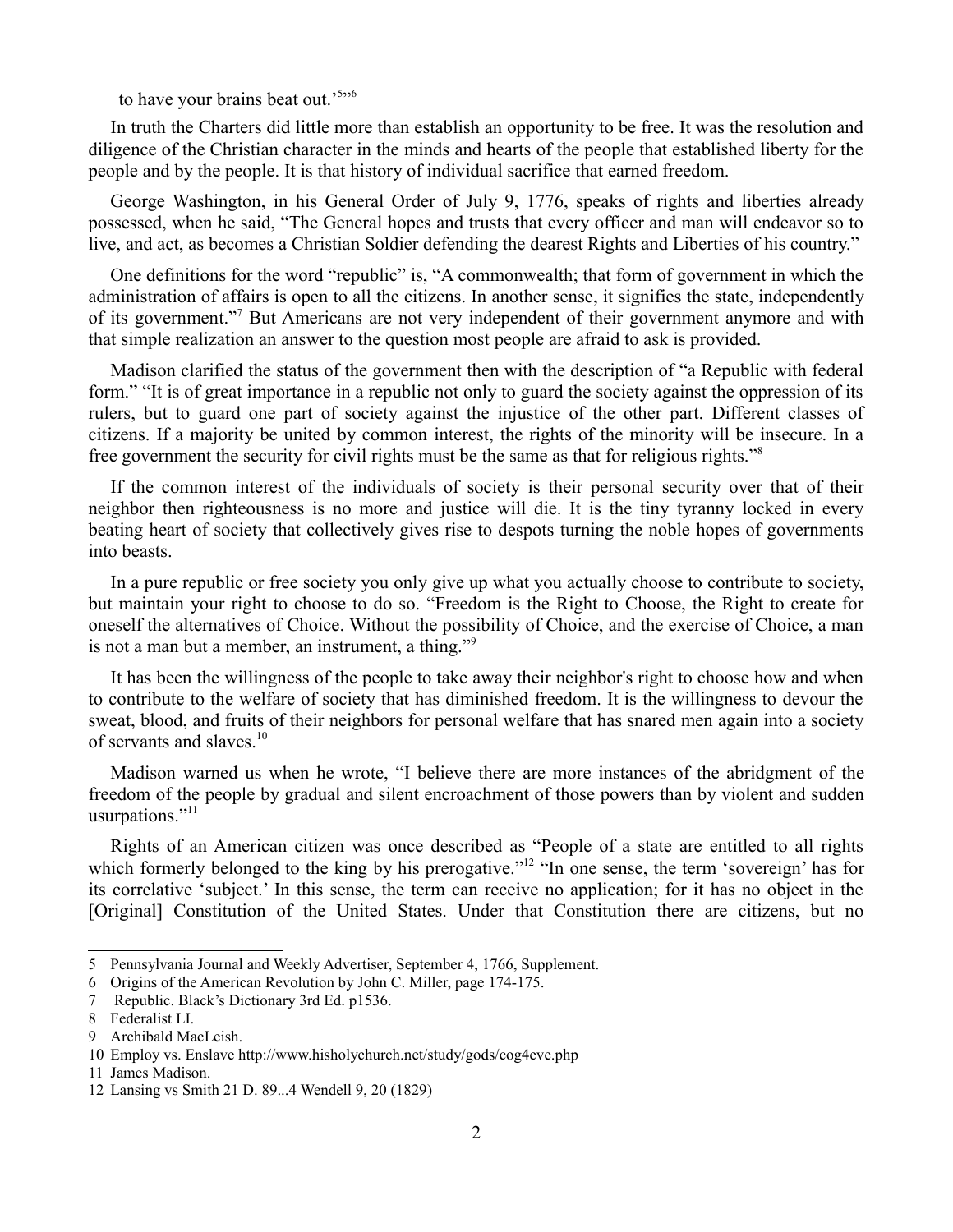subjects."<sup>[13](#page-2-0)</sup> "For when the [so called American] revolution took place, the people of each state became themselves sovereign; and in that character hold the absolute right to all their navigable waters, and the soils under them, for their own common use, subject only to the rights since surrendered by the constitution to the general government."[14](#page-2-1)

Today, "in the United States 'it [citizenship] is a political obligation' depending not on ownership of land, but on the enjoyment of the protection of government; and it 'binds the citizen to the observance of all laws' of his sovereign."[15](#page-2-2) Originally, citizenship did not include the title or sense of subject ,but later in the United States, we see a citizenship binding subjects to the laws of a "sovereign".

## **What happened?**

"Protection draws to it subjection; subjection protection"[16](#page-2-3)

As stated by Supreme Court Justice Field, "There is no such thing as a power of inherent sovereignty in the government of the [federal] United States... In this country sovereignty resides in the people, and Congress can exercise no power which they [the sovereign people] have not, by their Constitution entrusted to it: All else is withheld."

In the distant past, "The government" was said to have "no inherent sovereignty within the 50 union states...and Congress can exercise no power which the sovereign people have not entrusted to it: all else is excluded."<sup>[17](#page-2-4)</sup> Unfortunately the people have entrusted almost every aspect and responsibility of society to governments both state and federal.

The Declaration of Independence lists a "long train of abuses and usurpations, pursuing invariably the same Object evinces a design to reduce them [the freemen of the colonies] under absolute Despotism," and goes on to say "it is their right, it is their duty, to throw off such Government, and to provide new Guards for their future security."

A similar list of authoritarian activities could be provided today, but are they "usurpations"?

William O. Douglas wrote, "We must realize that today's Establishment is the new George III… the truth is that the vast bureaucracy now runs this country, irrespective of what party is in power… Man has come to realize that if he is to have material 'success,' he must honor the folklore of the corporation state, respect its desire, and walk to the measure of its thinking."[18](#page-2-5)

The people have not heard or heeded the warning of William Pitt who said, "As long as we look to government to solve our problems we will always suffer tyranny."

Those signers of that declaration who appealed to the Supreme Judge of the world were willing to mutually pledge to each other their Lives, their Fortunes, and their sacred Honor with a firm reliance on the protection of Divine Providence. The spirit in our present population is willing to pledge your fortunes with a firm reliance on the gods of government. To covet your neighbor's fortune is listed as a crime by God.

"Thou shalt not covet thy neighbour's house, thou shalt not covet thy neighbour's wife, nor his manservant, nor his maidservant, nor his ox, nor his ass, nor any thing that is thy neighbour's."

<span id="page-2-0"></span><sup>13</sup> Chishom v.Georgia, 2 Dall. (U.S.) 419,455, 1L Ed 440 (1793).

<span id="page-2-1"></span><sup>14</sup> Martin vs Waddell, 41 US (16 Pet) 367, 410 (1842)

<span id="page-2-2"></span><sup>15</sup> Wallace v. Harmstad, 44 Pa. 492; etc. Black's 3rd Ed. p. 95.

<span id="page-2-3"></span><sup>16</sup> Protectio trahit subjectionem, subjectio protectionem. Coke, Littl. 65.

<span id="page-2-4"></span><sup>17</sup> Julliard v. Greenman, 110 U.S.421

<span id="page-2-5"></span><sup>18</sup> William O. Douglas. (pages 95,54)